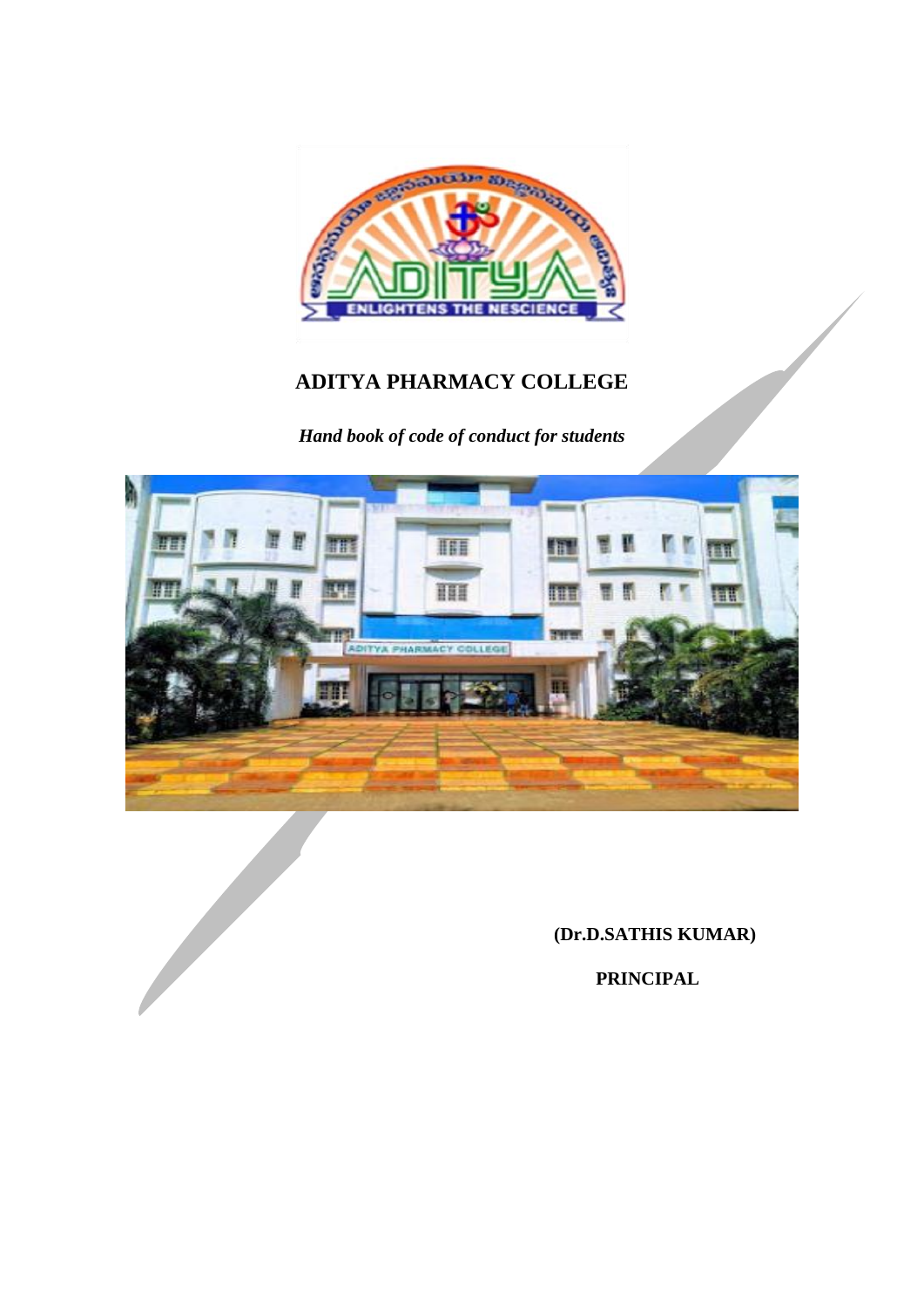### **ABOUT COLLEGE**

 Aditya Pharmacy College commenced in the year of 2004-2005, under the affiliation of JNTUK , Kakinada . Which is located at Aditya Nagar, ADB road, Surampalem-533437, E.G.Dt

 The college has over the years acquired advanced equipment and installed it in various laboratories.

Realizing the importance of web based learning the management has provided a high speed internet laboratory for the students. There are huge journals which are subscribed regularly.

 The college has started the post-graduation courses like Pharmaceutics, Pharmaceutical analysis & quality assurance in Pharmacy from the year of 2008-2009 and the College started the Pharm.D courses from the year of 2010-2011.

The management of this institution always strives to create well-trained and socially conscious graduates by providing excellent infrastructure and the environment that promotes learning.

### **The Institution works with a clear vision**

### **OUR VISION:**

- To Become One Of The Best Human Resource Development Institutions
- By Attaining Quality and Excellence in Higher Education."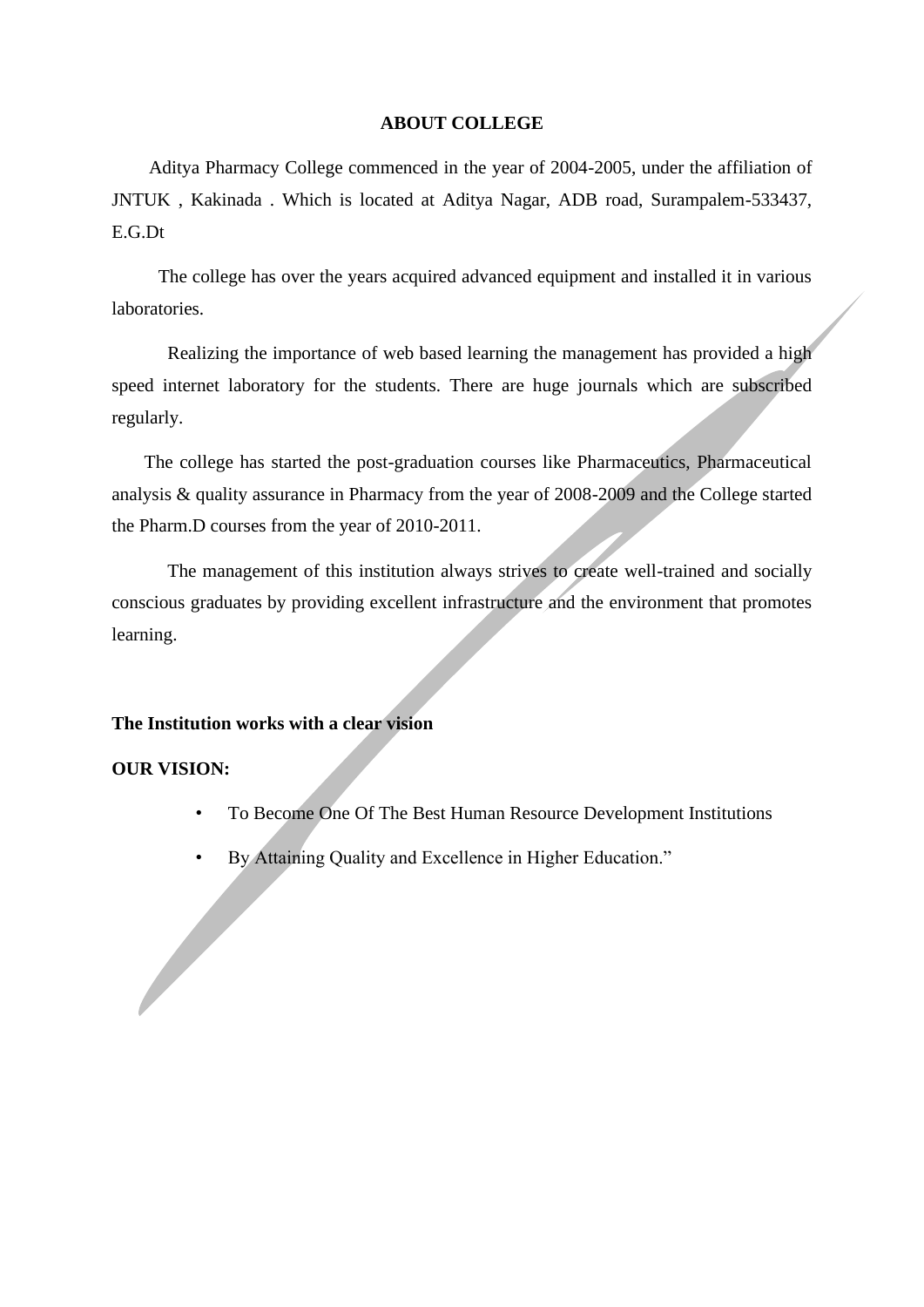# **CODE OF CONDUCT**

- It promotes professional behavior and academic integrity.
- The reputation of an institute depends on the academic performance as well as on behavior of the students.
- All students are expected to observe rules and regulations to enable the smooth working of the college and keep Harmony, Silence and Educational Atmosphere in the College premises.

# **The following code of conduct which must be followed by every student of the college:**

- Classes start from 9:30 a.m. and may continue up to 4:15p.m. On all the six days of a week.
- No student shall leave the premises before the college timing without the prior permission of HOD/class teacher.
- As per JNTUK, Kakinada rules 80% attendance is mandatory to appear in semester end examination.
- Every student of the college must always wear the prescribed uniform and valid Identity Card issued by the college
- Eatable snacks / beverages (drinks) are not allowed inside the College.
- Ragging is an offence. Ragging is strictly prohibited in the college campus/premises. Any student/students involved in such activities will be immediately suspended from the college.
- Consuming Alcohol, Gutka and Smoking Is Strictly prohibited In the Premises and out of the College.
- Every student helps to keep college premises/campus/Class Room & desk- chairs clean and neat, everyone must use a dust bin for garbage.
- Use of mobile phones in the classrooms, Library, area etc. is strictly prohibited.
- For any kind of misbehavior with teachers / administrative staff or creating disturbances in the college premises/ in classroom by a student or group of students, a full range of disciplinary action will be taken against him/her/them.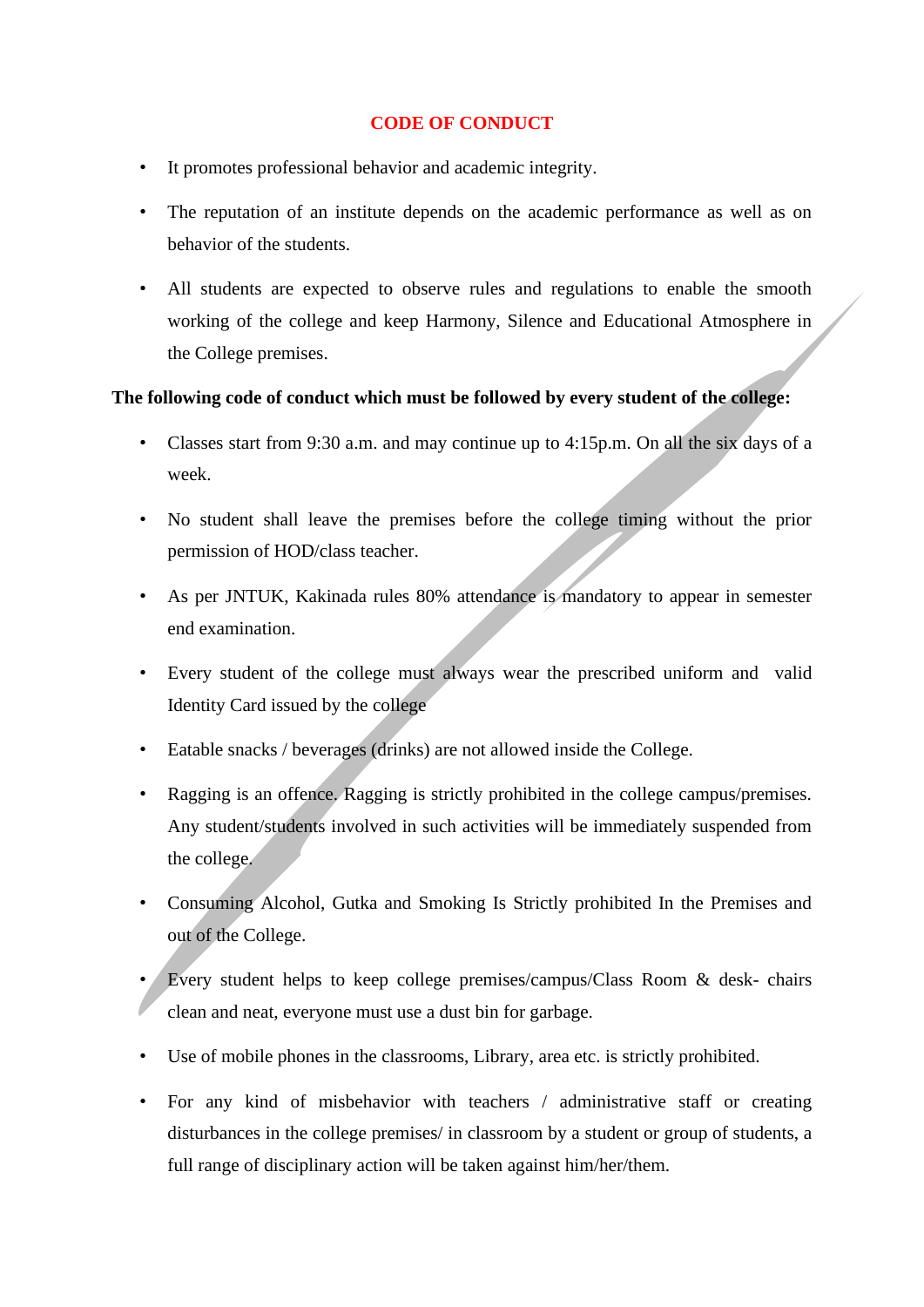- Students must conserve electricity and water. They must switch off lights & fans when they leave the classroom, study room of the library  $\&$  computer.
- Every student helps to keep college premises/campus/Class Room & desk- chairs clean and neat, everyone must use a dust bin for garbage.
- Use of mobile phones in the classrooms, Library, area etc. is strictly prohibited.
- For any kind of misbehavior with teachers / administrative staff or creating disturbances in the college premises/ in classroom by a student or group of students, a full range of disciplinary action will be taken against him/her/them.
- Students must conserve electricity and water. They must switch off lights & fans when they leave the classroom, study room of the library  $\&$  computer.

# **CODE OF CONDUCT FOR TEACHING FACULTY**

- Every teacher of the college shall discharge his/her duties efficiently and diligently to match with the academic standards and performance norms laid down by the U.G.C/University/College /Management from time to time.
- Maintain their professional knowledge & skills updated himself/ herself professionally for the proper discharge of duties assigned to him/her.
- Every teacher should apply their knowledge and experience for the overall development of the students of the college.
- The Teacher should behave and perform fair and committed to the best interest of students of the college. The teacher should be sincere, dedicated and academically focused.
- Adopt the process of developing the teaching-learning process by preparing subject wise and semester wise individual teaching plan at the beginning of the session and perform accordingly.
- Every teacher should do assessment practices for finding out slow learners & fast learners & to strive adequately for overall development of the students of the college.
- The teacher shall engage the classes regularly and punctually and strive to complete the syllabus within the University directed/prescribed teaching days.
- The Teacher should not only confine his/ her activities to the classroom teaching but involve himself/herself in all the efforts of the college in giving extra inputs to the students so as to make the students not only academically brilliant, but a confident,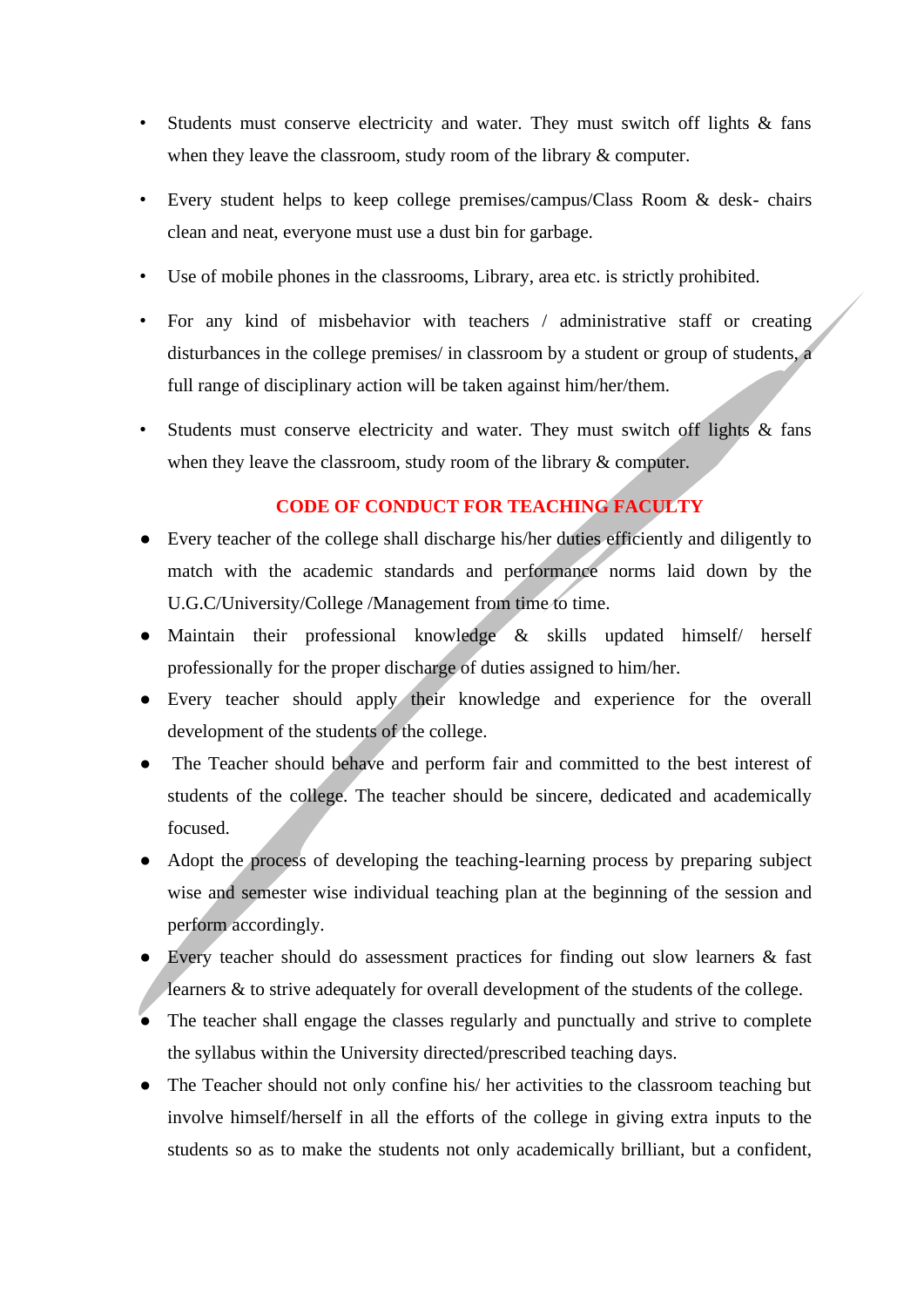competent and fully overall developed personality & strive for them according to the Vision and Mission and Objectives of the college/institution

- Every teacher should inform the college discipline/code of conduct to the students from time to time and encourage/compel them to follow accordingly.
- The teacher should devote his time and energy to develop and improve his academic and professional competence.
- Every teacher of the college should cooperate to maintain discipline and good habits among the students. In addition to the duties of teaching and allied activities, the teacher shall, when required, attend to extra-curricular, co-curricular activities organized by the Department/Committees/Cells of the College
- Teachers should assist the College/University Examinations, Valuation works, Moderation etc.
- Examination evaluation/valuation, Practical examination should be fairly evaluated by the teacher.
- Every teacher should fairly & properly give the internal marks to the students, without keeping the view of partiality.
- The teacher should not demand/force any assistance or money to the students by showing or giving any temptation of increasing marks or any other cooperation in examination /practical work, etc., if anyone is found, legal action will be taken against him/her.
- The teacher should not force or compel any student of the college for doing his/her personal work, inside or outside of the college.
- No teacher shall incite, instigate or provoke any student/s, any other member of the staff into any form of action against the College or that seeks to disrupt the academic activities of the College.
- The teacher should maintain the positive relationship with all colleagues  $\&$  students of the college.
- Create pleasant atmosphere where students can actively participate in curricular and extracurricular activities of the college
- The Teacher should not indulge in any organized anti-institutional activity and shall not promote, abet, assist or motivate any groupism or unhealthy activity.
- Avoid conflicts between their professional work and personal interest.